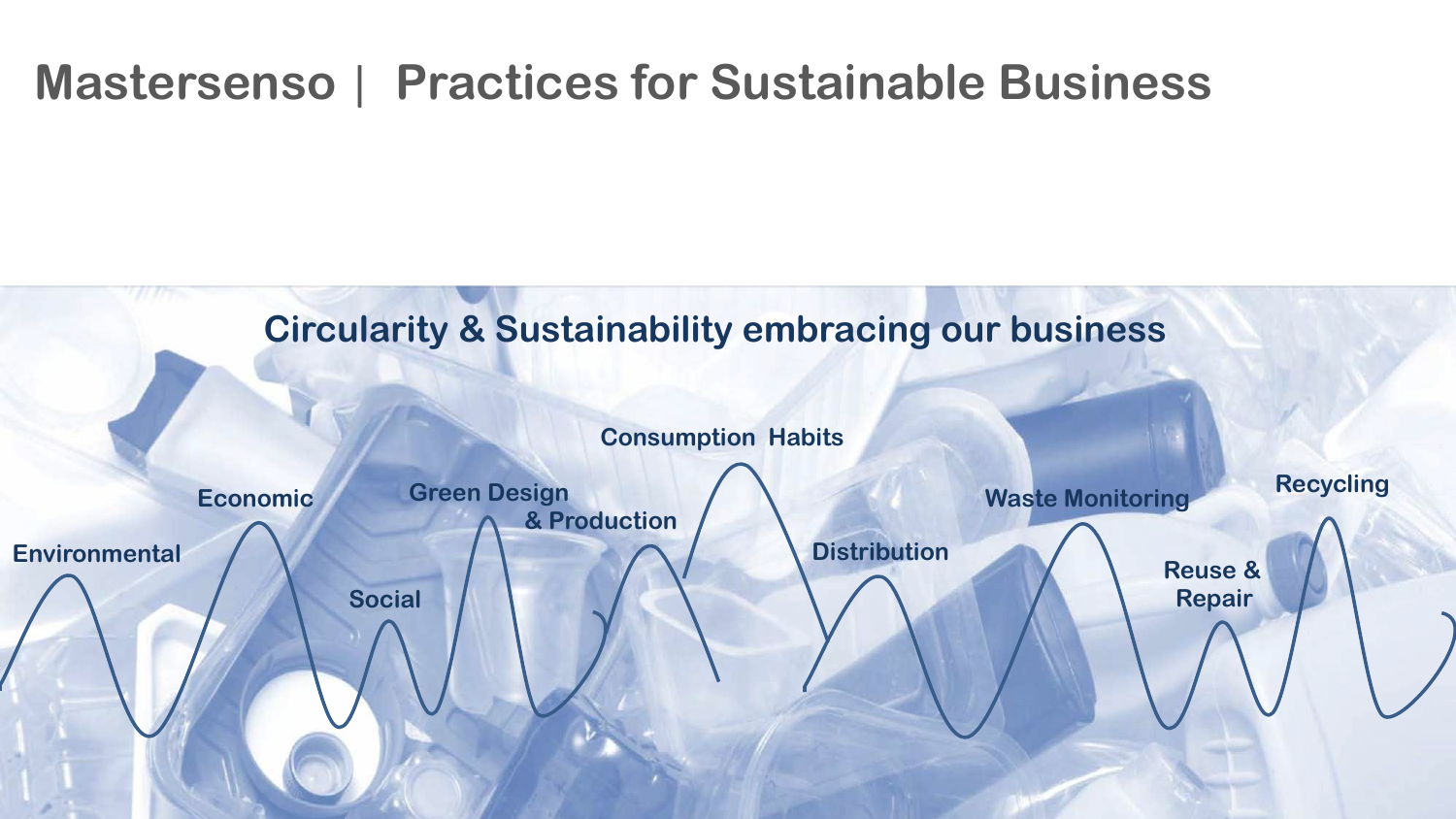

### **Strategy that fits the enterprise needs:**

- **1. Longevity RoadMap (B to B or B to C)**
- **2. Integrated Solutions**
- **3. Plastic case study**

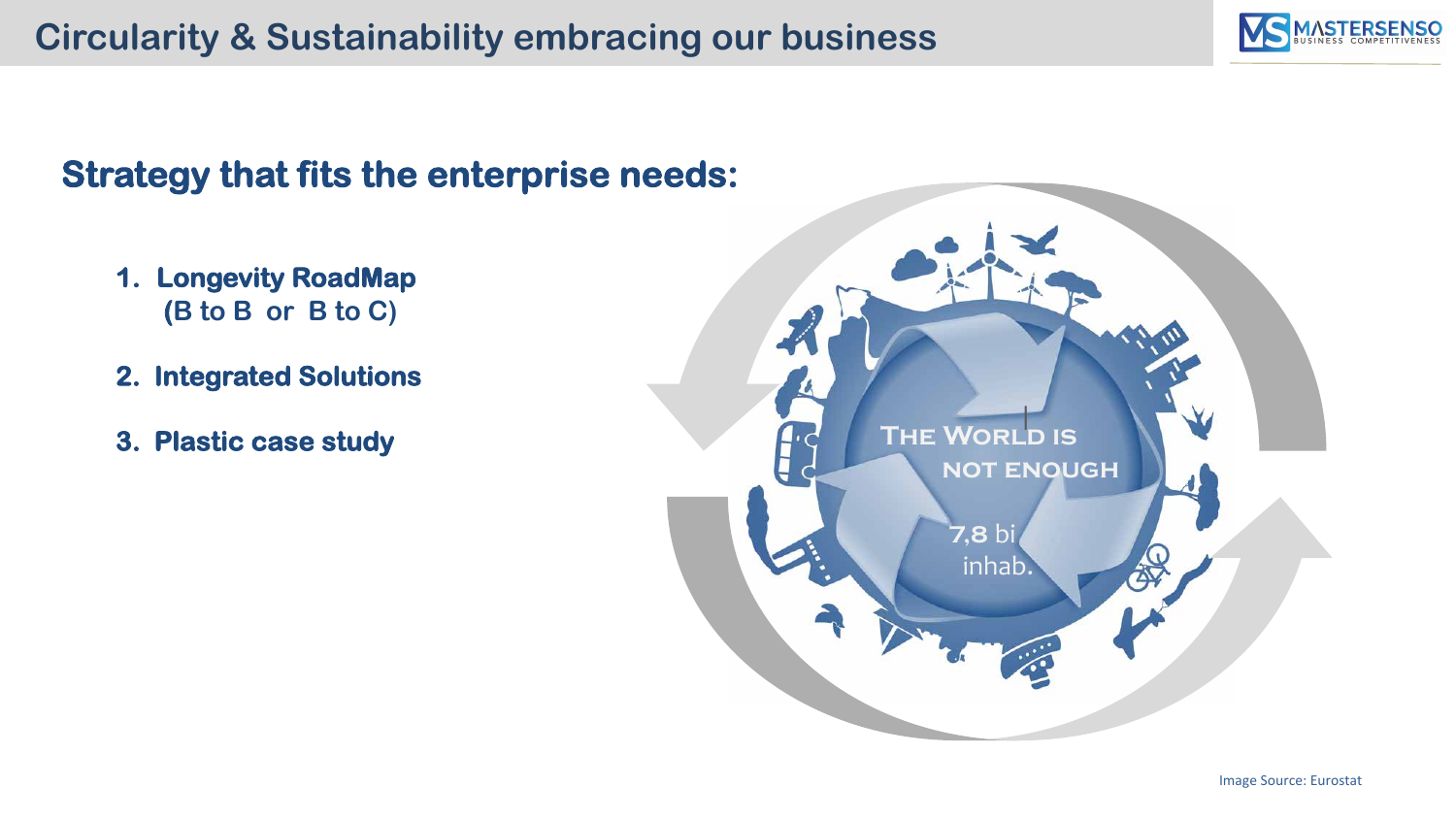# **Longevity: Assuring Results**

**Longevity Radar identifies the relevant causes that impacts your business in the upcoming future, through a 4 dimension and three scale time matrix, allowing to prioritize your business imperatives and quick wins. This methodology promotes an strategical thinking for the Directive team focused on action tracks.**



Circular Economy Advanced Manuf.&Prod Services Driven Agile Tech Governance Blended Finance **Block Chain** 

**Ethical Claims Tolerance Priority** Sustainability Inequality Reduction Impacts of Social Media



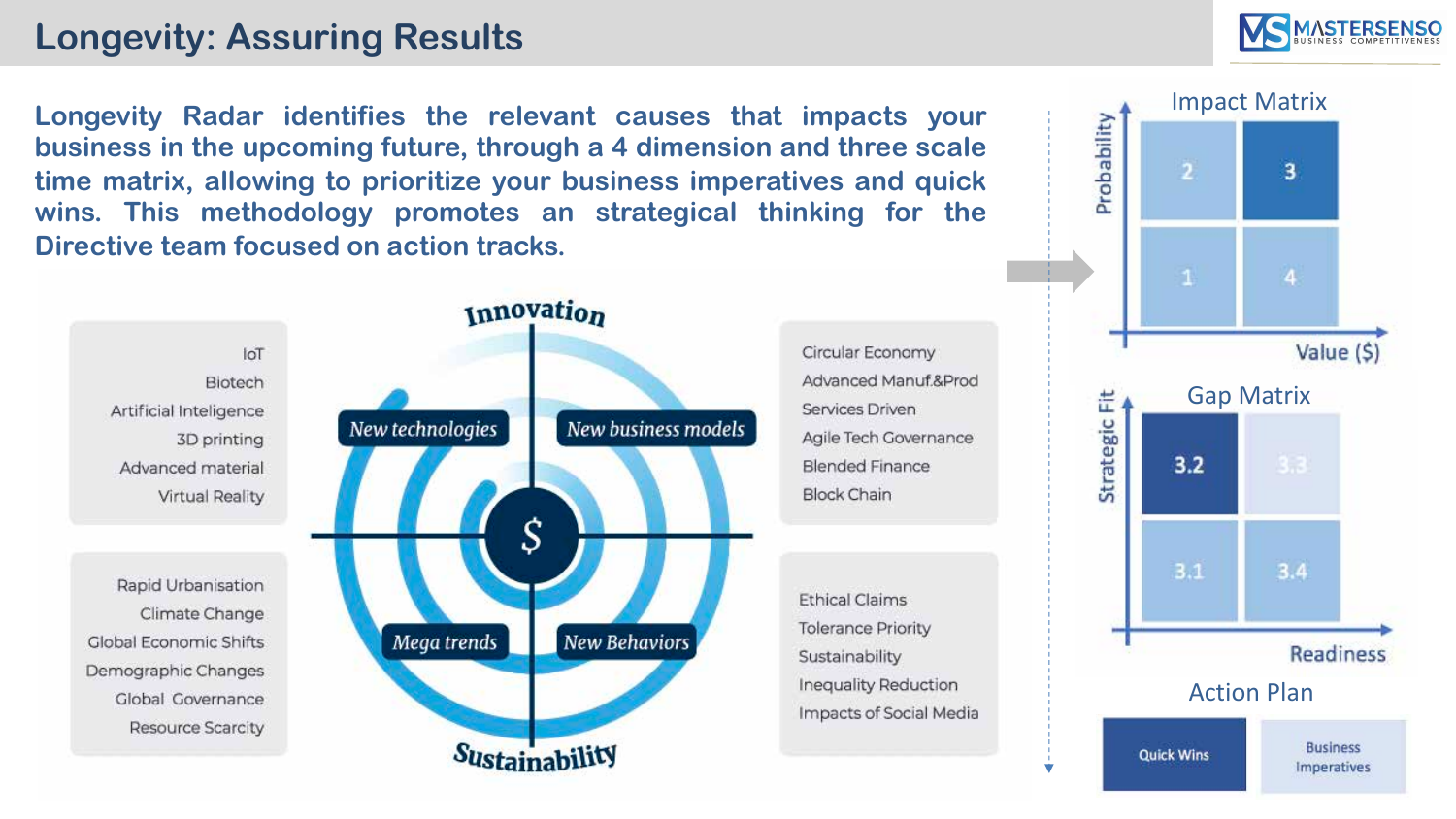## **Choosing the tools for integrated solutions**



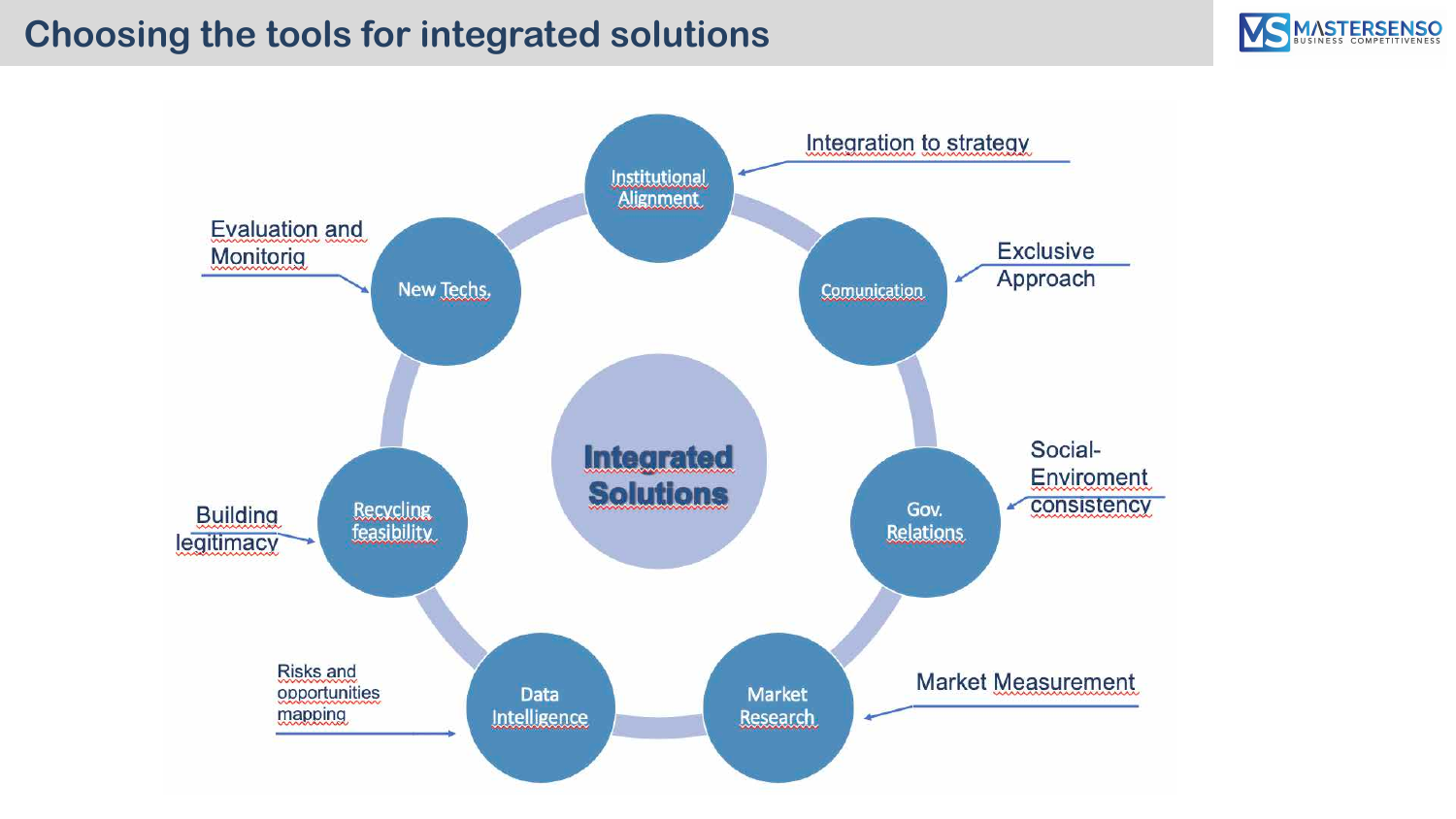

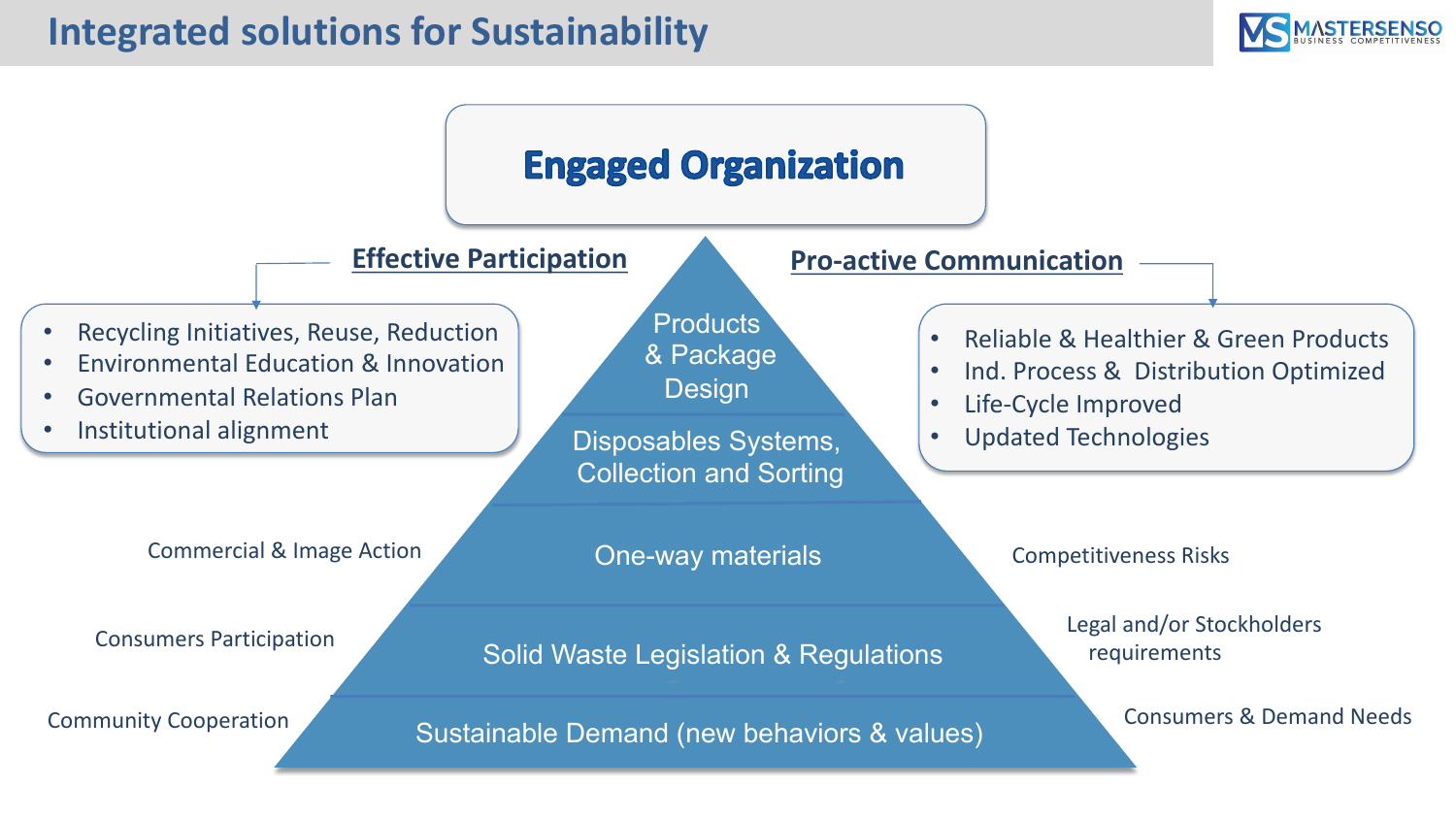#### **Plastic Recycling Integrated Model – Paving the future**



- 1. An Integrated Recycling Unit can be designed to be connected directly with reverse logistic systems located on sites as Sorting Centers (MRFs) where urban Solid Wastes are managed or at specific reverse flow.
- 2. Mastersenso is able to help your team build or evaluate projects that reaches your company needs and market requirements at the best cost benefit.
- 4. Favorable environment: the new legislation (PNRS) and other regulations require correct destination from private owned businesses (industries, brand owners, retail, etc) and also from communities, waste management companies, sorting centers, etc. We can help you find your partner.
- 5. The business model built by Mastersenso integrates consolidated modular technology at competitive costa aiming to reach high volumes and "replicability".

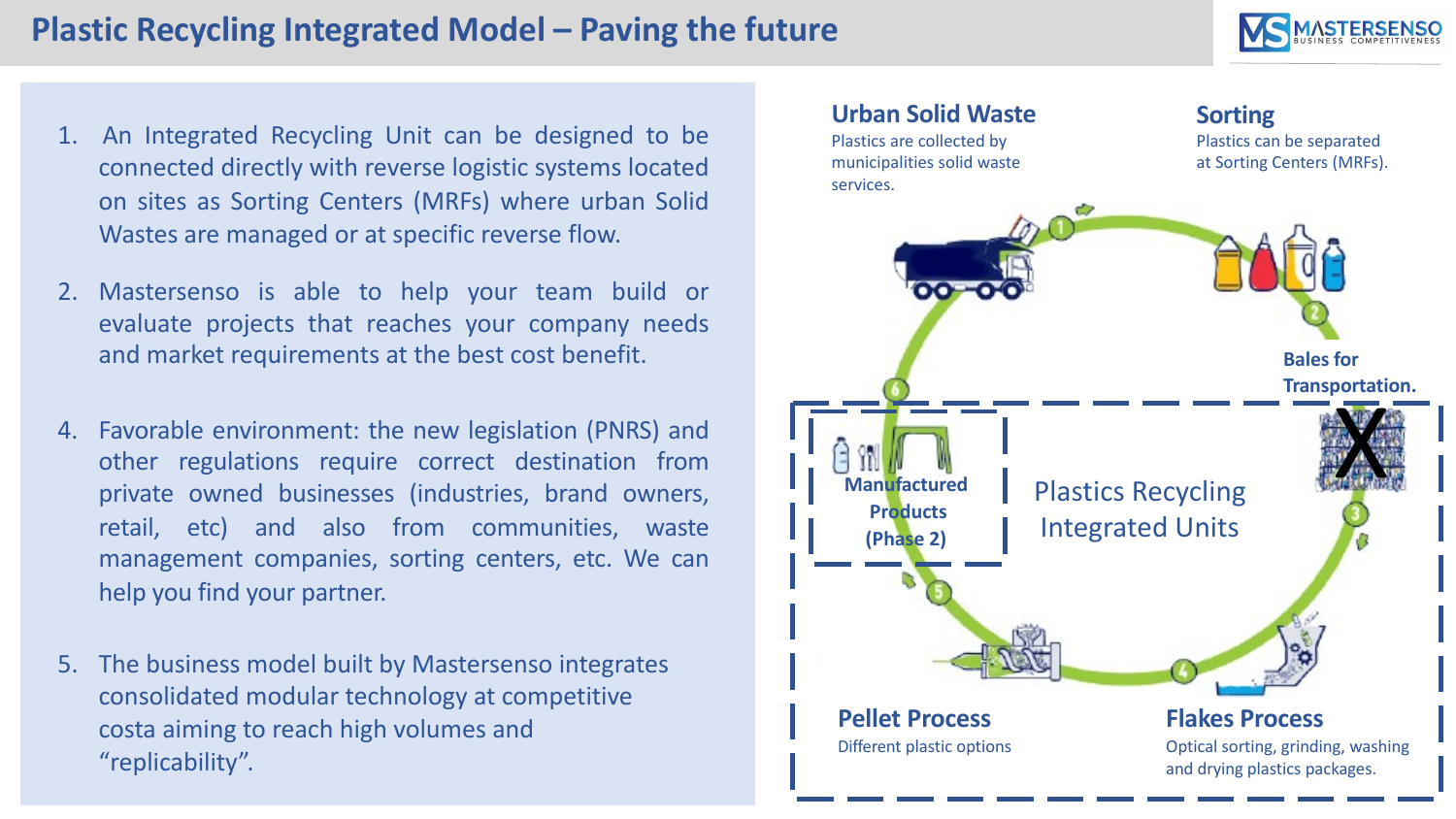